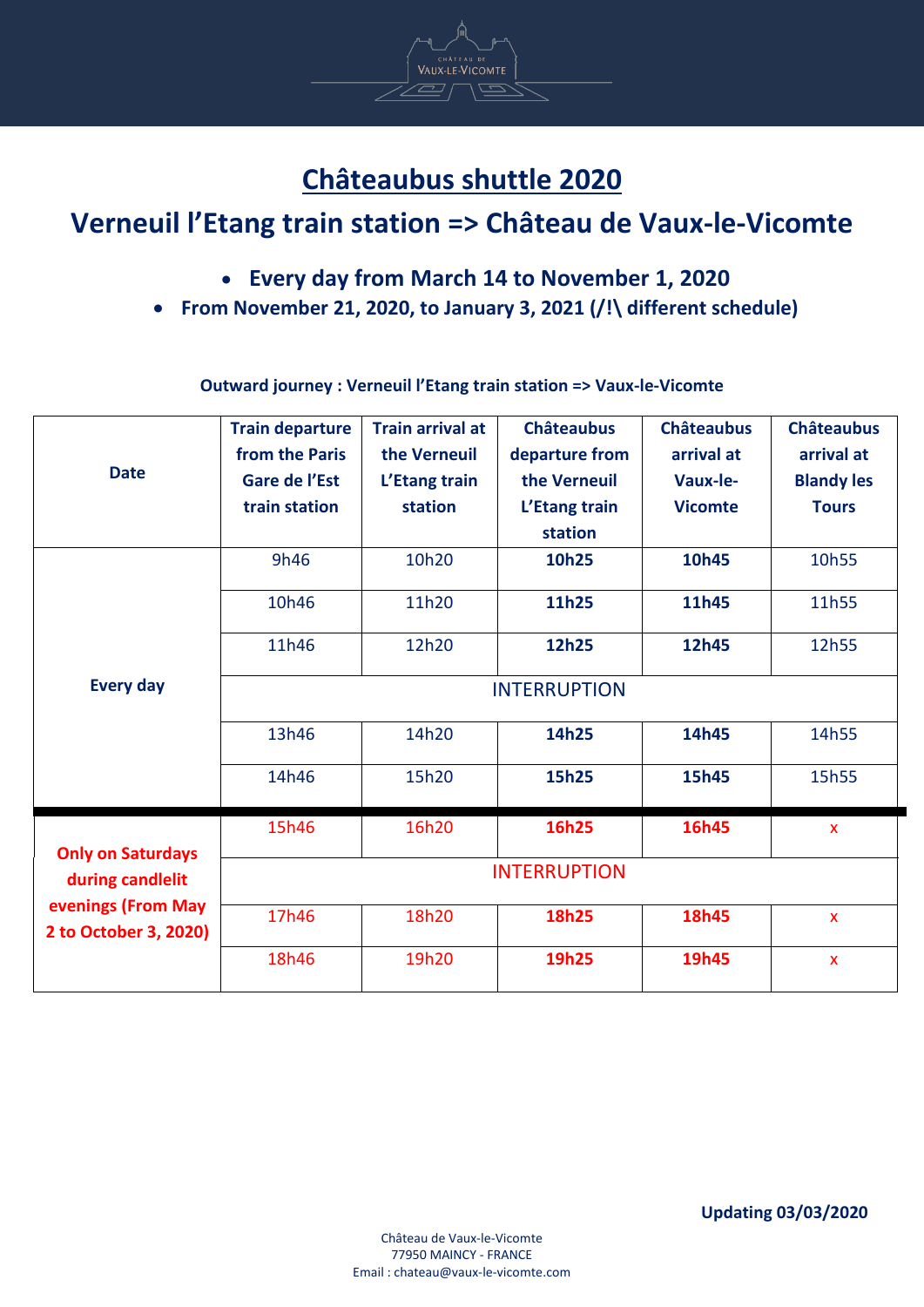

### **Return journey Vaux-le-Vicomte => Verneuil l'Etang train station**

| <b>Date</b>                                                                                 | <b>Châteaubus</b> | <b>Châteaubus</b>      | <b>Châteaubus</b>       | <b>Train departure</b>  | <b>Arrival at</b>                                       |
|---------------------------------------------------------------------------------------------|-------------------|------------------------|-------------------------|-------------------------|---------------------------------------------------------|
|                                                                                             | departure         | departure from         | arrival at the          | from the                | <b>Paris Gare de</b>                                    |
|                                                                                             | from Blandy       | <b>Vaux-le-Vicomte</b> | <b>Verneuil l'Etang</b> | <b>Verneuil l'Etang</b> | L'Est                                                   |
|                                                                                             | les Tours         |                        | train station           | train station           |                                                         |
| <b>Every day</b>                                                                            | 11h55             | 12h05                  | 12h25                   | 12h32                   | 13h12                                                   |
|                                                                                             | 12h55             | 13h05                  | 13h25                   | 13h32                   | 14h12                                                   |
|                                                                                             | 14h55             | 15h05                  | 15h25                   | 15h32                   | 16h12                                                   |
| <b>Saturday and Sunday</b><br>only                                                          | 15h55             | 16h05                  | 16h25                   | 16h32                   | 17h12                                                   |
|                                                                                             | 17h55             | 18h05                  | 18h25                   | 18h32                   | 19h12                                                   |
| <b>Only on Saturdays</b><br>during candlelit<br>evenings (From May 2<br>to October 3, 2020) | 15h55             | 16h05                  | 16h25                   | 16h32                   | 17h12                                                   |
|                                                                                             | 18h55             | <b>19h05</b>           | 19h25                   | 19h32                   | 20h12                                                   |
|                                                                                             | $\mathbf{x}$      | <b>22h05</b>           | <b>22h25</b>            | 22h32                   | 23h12                                                   |
|                                                                                             | X                 | 23h30                  | X                       | X                       | 00h35<br><b>Arrival at Paris</b><br><b>Gare de Lyon</b> |

**At 11:30 PM on Saturdays during candlelit evenings, the shuttle takes you back directly to Paris - Gare de Lyon (Please note that the shuttle does not return to the station Verneuil l'Etang)**



**Updating 03/03/2020**